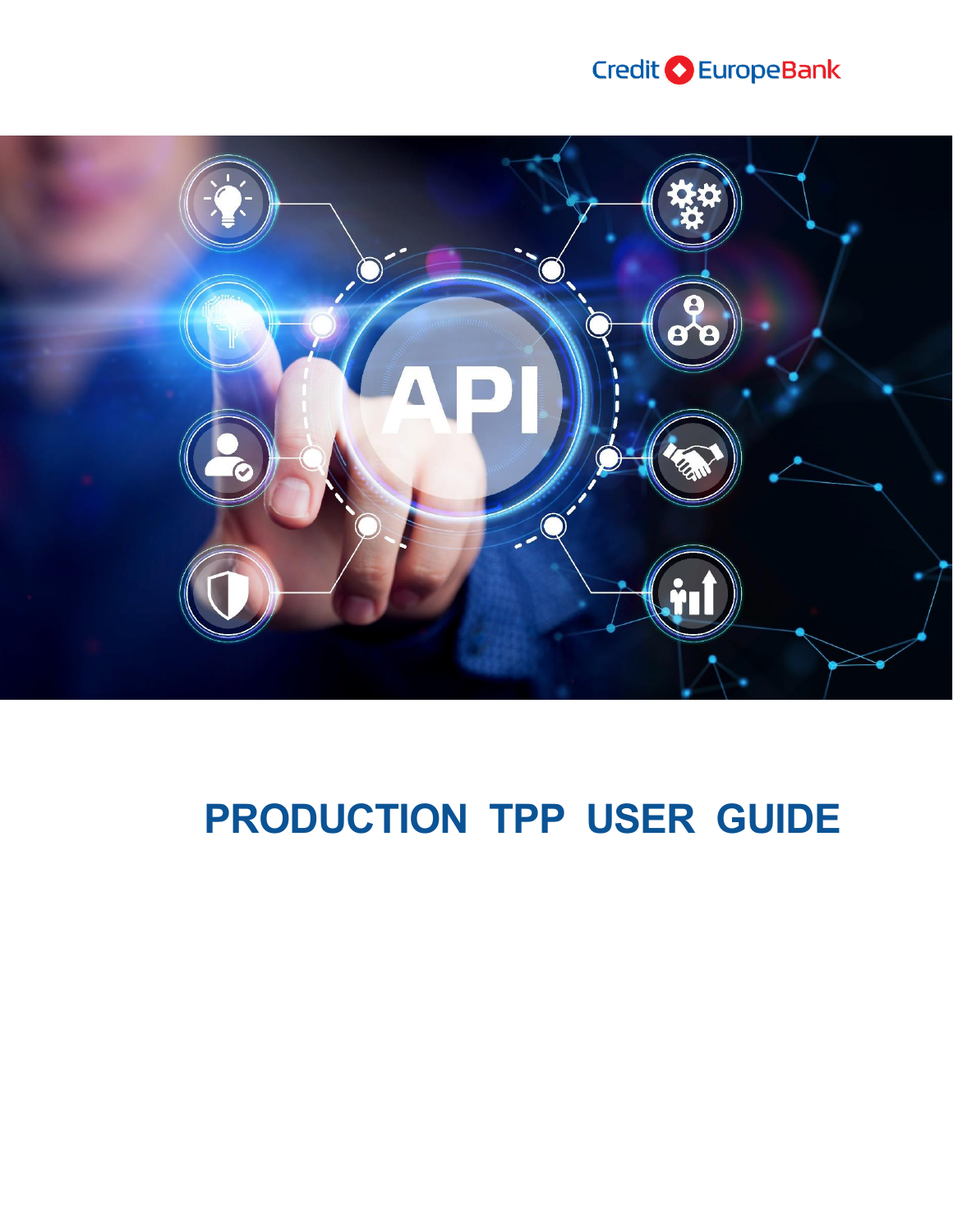# **Contents**

| 1.                                                                          |  |
|-----------------------------------------------------------------------------|--|
| 1.1.                                                                        |  |
| 1.2.                                                                        |  |
| 1.3.                                                                        |  |
| 2.                                                                          |  |
|                                                                             |  |
|                                                                             |  |
|                                                                             |  |
|                                                                             |  |
| Creating and authorizing AIS and PIS resources using the OAuth2 flow7<br>3. |  |
|                                                                             |  |
|                                                                             |  |
|                                                                             |  |
|                                                                             |  |
|                                                                             |  |
|                                                                             |  |
|                                                                             |  |
|                                                                             |  |
|                                                                             |  |
|                                                                             |  |
|                                                                             |  |
| 4.                                                                          |  |
|                                                                             |  |
|                                                                             |  |
|                                                                             |  |
|                                                                             |  |
|                                                                             |  |
|                                                                             |  |
|                                                                             |  |
|                                                                             |  |
|                                                                             |  |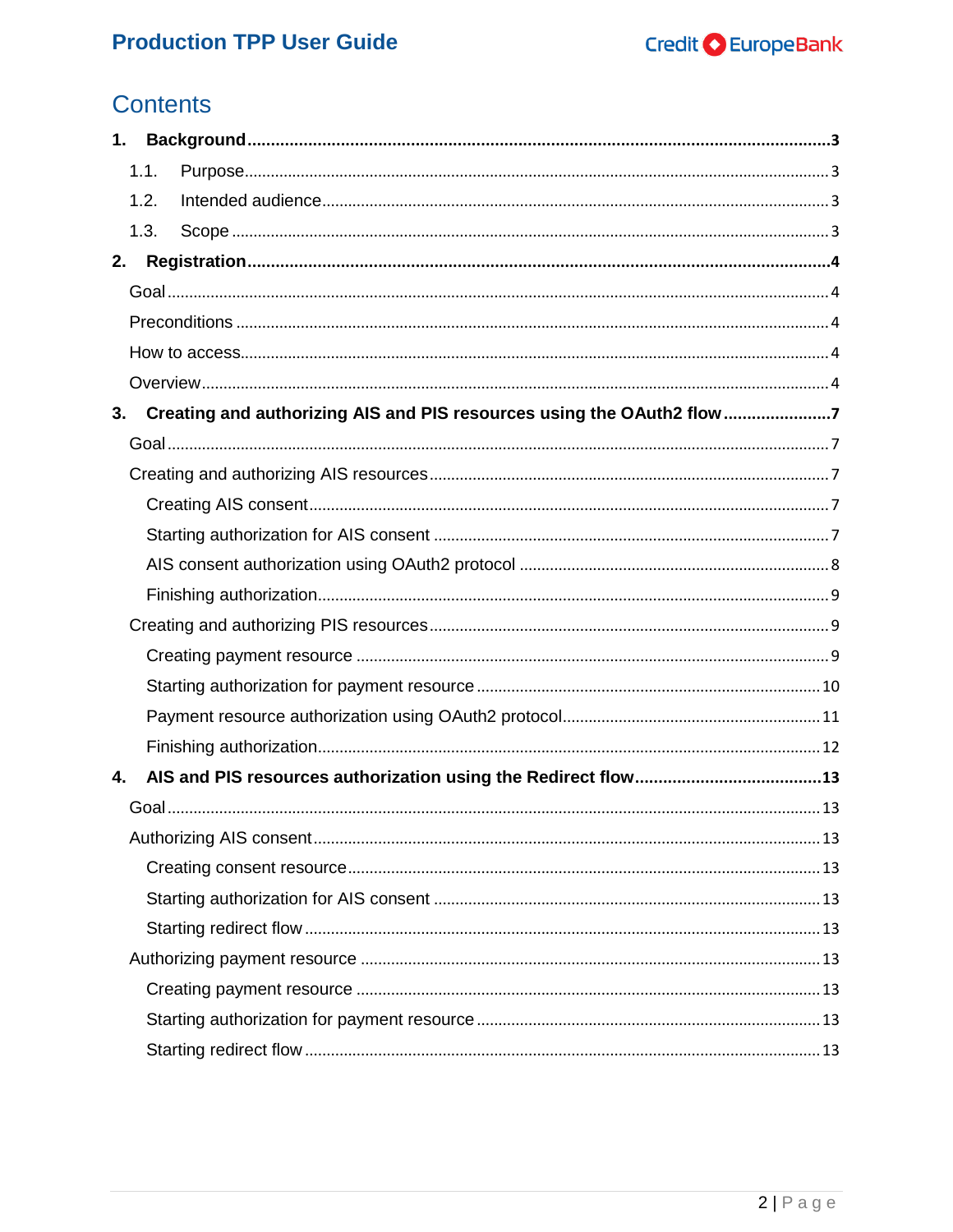# <span id="page-2-0"></span>1. Background

This document is used to describe the functionalities of the Asseco PSD2 enabler IAM application.

### <span id="page-2-1"></span>1.1. Purpose

Purpose of this document is to provide details on how to use the product from a functionality point of view.

### <span id="page-2-2"></span>1.2. Intended audience

Main audience of this document are TPPs that want to register their application at bank in order to use PSD2 API methods exposed by the bank.

### <span id="page-2-3"></span>1.3. Scope

Descriptions in this document describe the following processes and flows:

- 1. TPP application registration
- 2. Creating and authorizing AIS and PIS resources using OAuth2 SCA flow
- 3. Creating and authorizing AIS and PIS resources using Redirect flow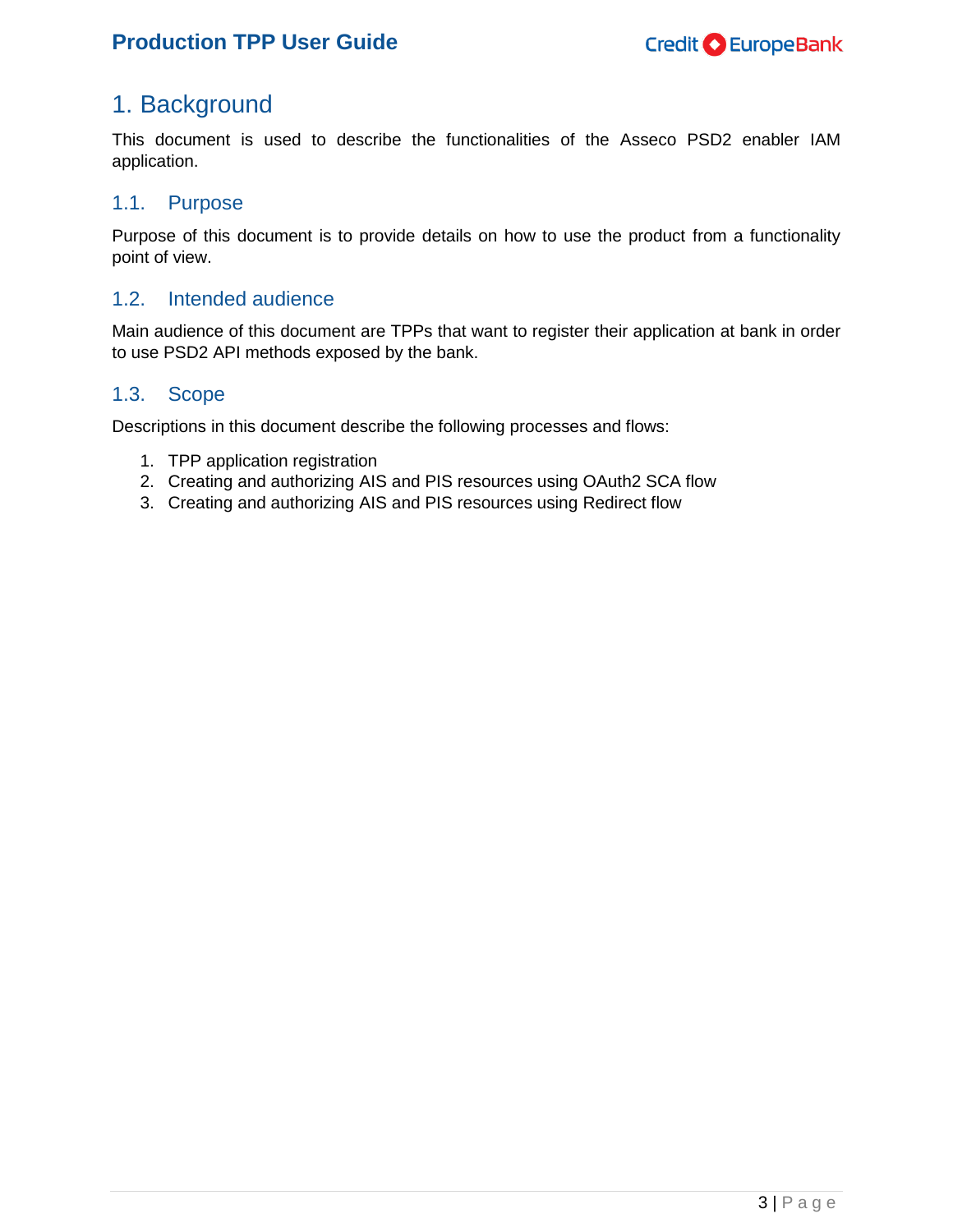# <span id="page-3-0"></span>2. Registration

### <span id="page-3-1"></span>Goal

Register your application in order to gain access to PSD2 API exposed by the bank.

### <span id="page-3-2"></span>Preconditions

Obtained valid X509 Certificate from trusted CA that satisfies requirements stated in ETSI TS 119 495 V1.2.1 directive.

Installed Postman or similar application.

### <span id="page-3-3"></span>How to access

Through the API call from TPP application, Postman client or similar apps.

### <span id="page-3-4"></span>**Overview**

In order to use PSD2 services exposed by the bank, TPP needs to make a request to the specific endpoint in order to register itself and to get credentials that are needed for OAuth2 SCA. Endpoint that is used for TPP application registration is: POST https://iam.psd2.crediteurope.ro*/connect/register.*

The payload of this request must be in JSON format and must contain following fields:

- **Redirect URIs** (*redirect\_uris*) *Required, list of URIs that TPP wants to register for redirection after successful completion of OAuth2 flow*
- **Post Logout Redirect URIs** *(post\_logout\_redirect\_uris) Optional, list of URIs that TPP wants to register for redirection after user logs out from the IAM application*
- **Logo URI** *(logo\_uri) Optional, URI to client logo*
- **Front Channel Logout URI** *(front\_channel\_logout\_uri) Specifies logout URI at client for HTTP based front-channel logout*
- **Back Channel Logout URI** *(back\_channel\_logout\_uri) Specifies logout URI at client for HTTP based back-channel logout*
- **Client URI** *(client\_uri) Optional, URI to further information about TPP*

### Example payload:

```
{
   "post_logout_redirect_uris": [
     "https://www.getpostman.com/oauth2/callback"
 ],
 "client_uri": "https://www.uri.com",
   "logo_uri": "https://www.uri.com",
  "redirect_uris": [
     "https://www.getpostman.com/oauth2/callback"
  ]
}
```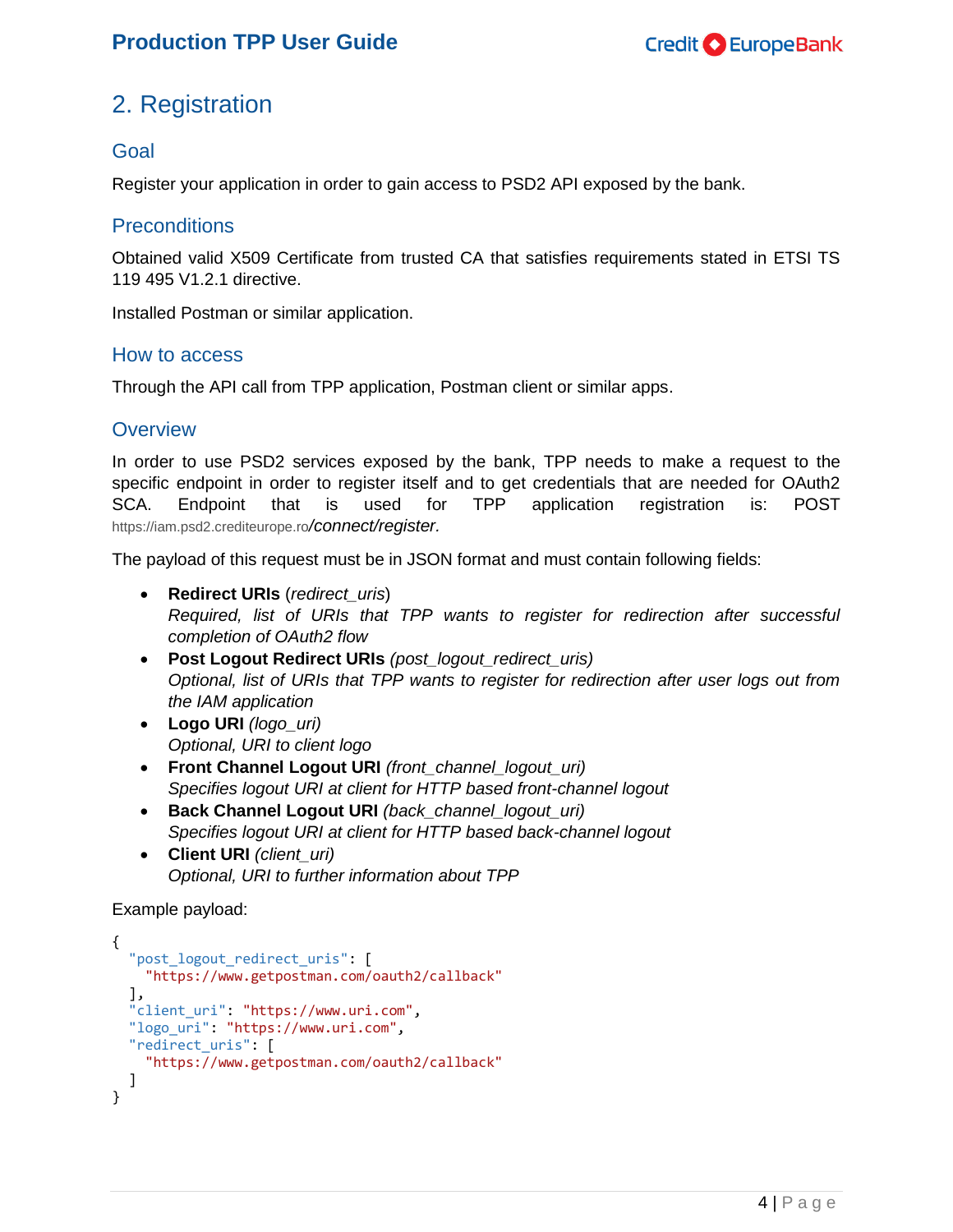

In order to successfully perform Mutual TLS with the IAM application, TPP needs to provide X509 Certificate for authentication and to sign requests using private key that is associated with the public key from used certificates. To achieve this in Postman go to **File->Settings**. In new window click on **Certificates** tab. There is a button called **Add Certificate** under this tab.

| <b>SETTINGS</b>            |        |                                                                                                                              |      |         |                     |       |        |                 |  |
|----------------------------|--------|------------------------------------------------------------------------------------------------------------------------------|------|---------|---------------------|-------|--------|-----------------|--|
| General                    | Themes | <b>Shortcuts</b>                                                                                                             | Data | Add-ons | <b>Certificates</b> | Proxy | Update | About           |  |
| <b>CA Certificates</b>     |        | The file should consist of one or more trusted certificates in PEM format.                                                   |      |         |                     |       |        |                 |  |
| PFM file                   |        |                                                                                                                              |      |         |                     |       |        | Choos           |  |
| <b>Client Certificates</b> |        |                                                                                                                              |      |         |                     |       |        | Add Certificate |  |
|                            |        | Add and manage SSL certificates on a per domain basis.<br>Learn more about working with certificates at our Learning Center. |      |         |                     |       |        |                 |  |

*Figure 1: Adding certificate for Mutual TLS*

Clicking on this button will open new window. In this window you need to fill in following fields:

- **Host** *Required, base path to the IAM application*
- **CRT file** *Path to the file that contains X509 Certificate in PEM format*
- **KEY file** *Path to the file that contains Private Key in PEM format* **PFX file**
	- *Path to the file that contains both X509 Certificate and Private Key in PFX format*
- **Passphrase** *Passphrase for opening PFX file*

TPPs that have CRT and KEY files should not use **PFX file** and **Passphrase** fields, also, TPPs that have certificate in **PFX** format should not use **CRT file** and **KEY file** fields.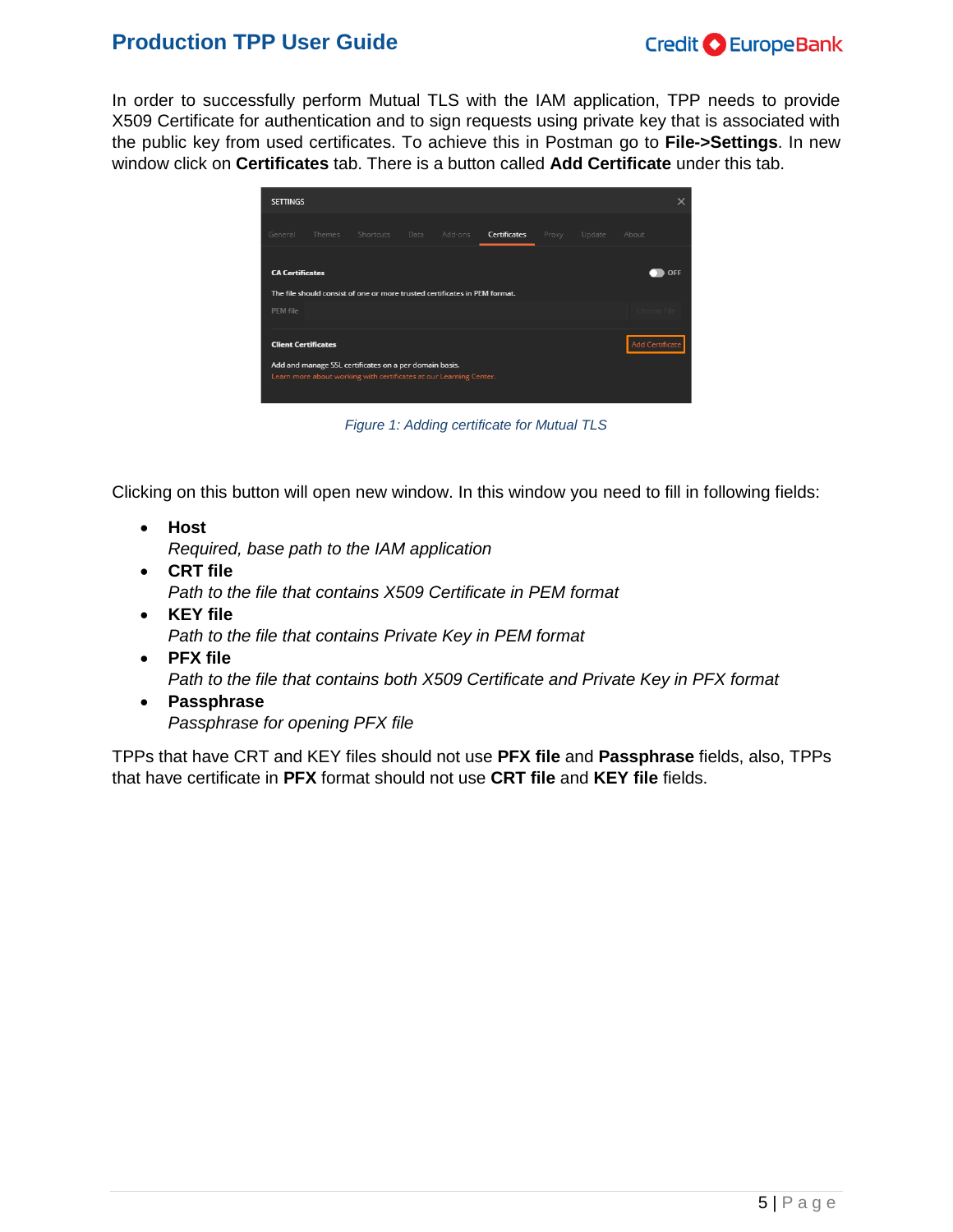

After this setup is complete TPP should send a registration request to the IAM application. If the request was successful, TPP will get a response that looks similar to this example:

```
{
   "client_id": "63.certificate",
   "client_secret": "Certificate thumbprint",
 "client_name": "63 Certificate Client",
 "grant_types": "authorization_code,password,client_credentials",
   "scope": "PSD2 PIS:<paymentId> AIS:<consentId>",
   "client_uri": "https://www.uri.com",
   "logo_uri": "https://www.uri.com",
   "redirect_uris": [
     "https://www.getpostman.com/oauth2/callback"
   ],
   "post_logout_redirect_uris": [
    "https://www.getpostman.com/oauth2/callback"
 ],
 "front_channel_logout_uri": null,
  "back channel logout uri": null
}
```
This response contains data that will be needed later for starting the OAuth2 flow for authorizing AIS and PIS resources. Response contains following fields:

**Client Id** 

*Id of client that was created for TPP during registration*

**Client Secret**

*Secret for the created client. If this field has value "Certificate Thumbprint" that means that secret for the created client is thumbprint from certificate that was used for TPP registration*

- **Client Name** *Friendly client name*
- **Grant Types** *Allowed grant types*
- **Scope** *Allowed scopes*
- **Client URI**
- **Logo URI**
- **Redirect URIs**
- **Post Logout Redirect URIs**
- **Front Channel Logout URI**
- **Back Channel Logout URI**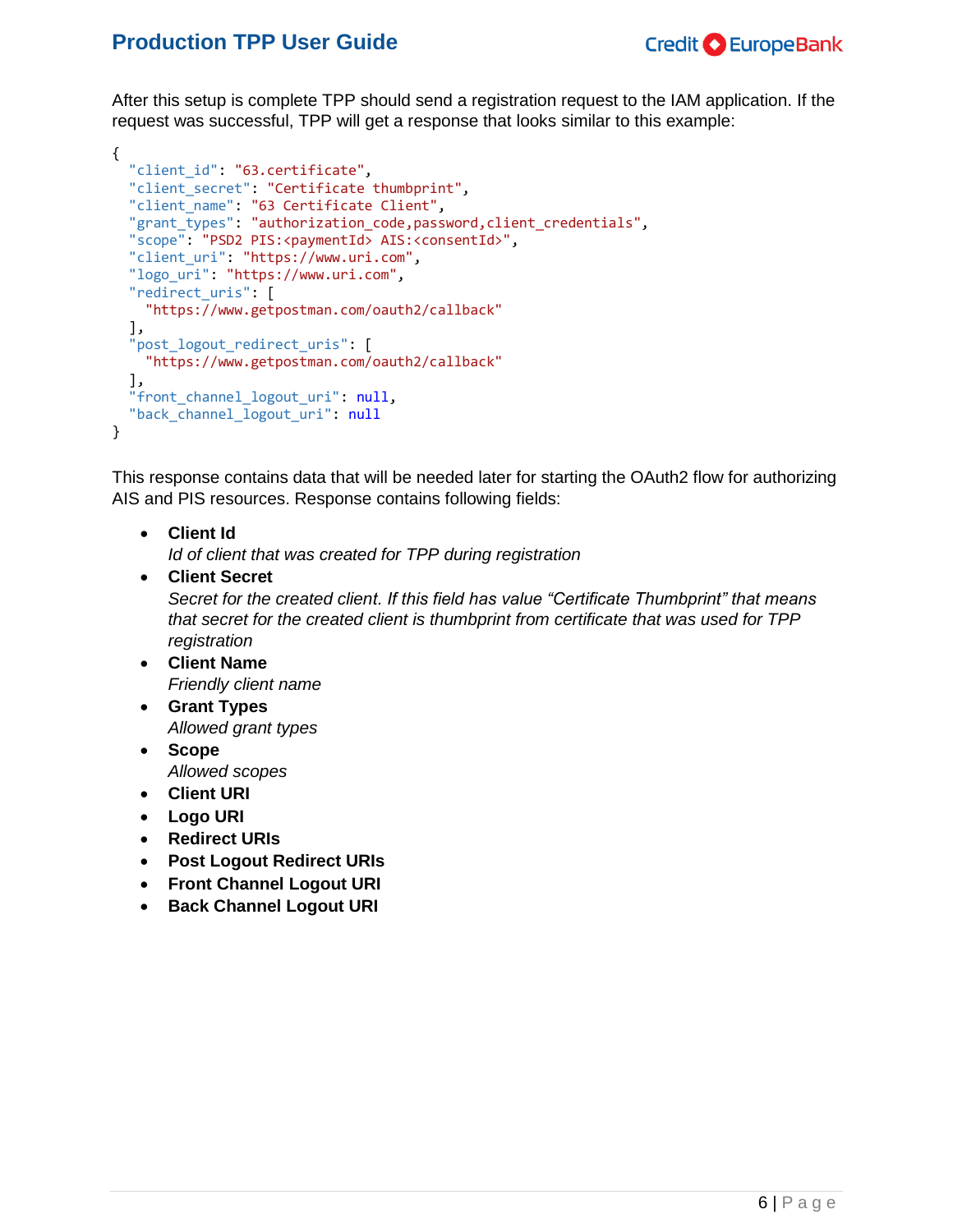### <span id="page-6-0"></span>3. Creating and authorizing AIS and PIS resources using the OAuth2 flow

### <span id="page-6-1"></span>Goal

Goal of this section is to successfully create AIS resource (consent) and PIS resource (payment), to start authorization for created resources and to authorize resources using the OAuth2 protocol.

### <span id="page-6-2"></span>Creating and authorizing AIS resources

### <span id="page-6-3"></span>Creating AIS consent

In order to read account details, transactions, balances or initiate payments, TPP needs to get consent from user. First step in doing this is creation of consent resource. To do this TPP has to make call to *POST* https://api.psd2.crediteurope.ro*/v1/*consents endpoint. Request should have payload that is similar to this (for full description of payload and headers refer to Berlin Group NextGen PSD2 Documentation):

```
€
  "access": {
   "availableAccounts": "allAccounts"
  },
  "recurringIndicator": "TRUE",
  "validUntil": "2021-05-10T10:41:08.462Z",
  "frequencyPerDay": "20",
  "combinedServiceIndicator": "false"
ŀ.
```
As in guide for TPP application registration, TPP should add certificate that will be used for Mutual TLS.

#### <span id="page-6-4"></span>Starting authorization for AIS consent

When consent resource is successfully created, TPP has to make call to: *POST*  https://api.psd2.crediteurope.ro*/v1/consents/{consentId}/authorizations* endpoint where *consentId* is id of the consent that was previously created. If the authorization was successfully created, response payload should be similar to this: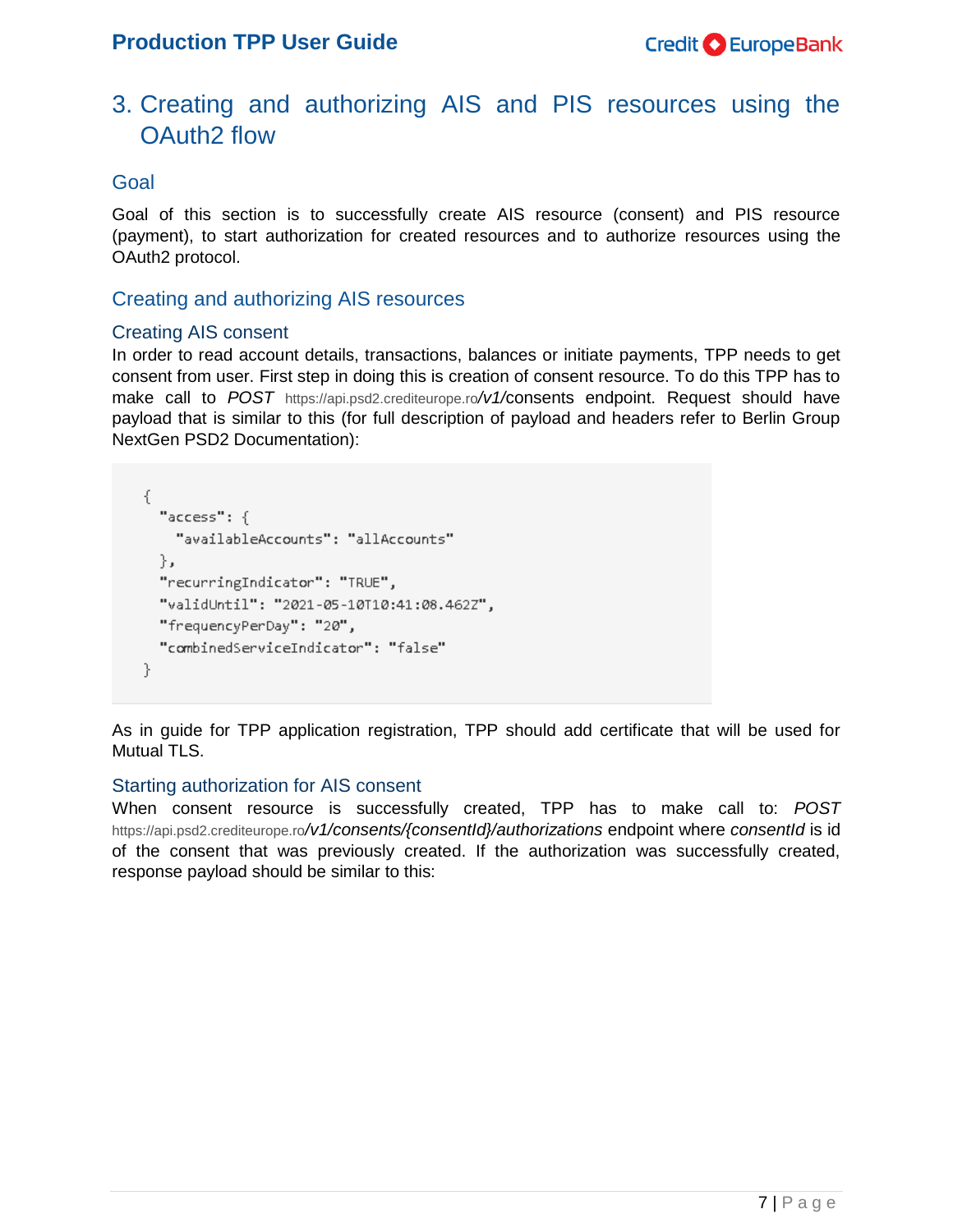L.

| ⊥⊤เ    |                                                                                       |
|--------|---------------------------------------------------------------------------------------|
|        | "scaStatus", "received",                                                              |
| З.     | "authorizationId": "c7b1c9e68dd0453e9466bc2c4f32968c",                                |
| $4 -$  | "scaMethods": [                                                                       |
| 5 +    |                                                                                       |
| 6.     | "authenticationVersion" "1.00",                                                       |
|        | "authenticationMethodId": "SCA Method 3",                                             |
| 8      | "name": "SCA Method 3"                                                                |
| 9      |                                                                                       |
| 10     | J,                                                                                    |
| $11 -$ | " links": {                                                                           |
| $12 -$ | "scaOAuth" {                                                                          |
| 13     | "href" "https://iam.test-psd2.crediteurope.ro/"                                       |
| 14     | у,                                                                                    |
| $15 -$ | "scaStatus": {                                                                        |
| 16     | "href": "v1/consents/dba7749a-787d-4968-9e9d-020e2fc1f6d2/authorisations/c7b1c9e68dd0 |
| 17     | },                                                                                    |
| $18 -$ | "confirmation" {                                                                      |
| 19     | "href": "v1/consents/dba7749a-787d-4968-9e9d-020e2fc1f6d2/authorisations/c7b1c9e68dd0 |
| 20     |                                                                                       |
| 21     |                                                                                       |
| COL.   | ъL.                                                                                   |

### <span id="page-7-0"></span>AIS consent authorization using OAuth2 protocol

For authorizing Consent using OAuth2 flow, TPP needs URL from *scaOAuth* field*.* To start OAuth2 protocol, TPP has to redirect client from its application to IAM application. Endpoint on which user needs to be redirected is *scaOAuth/connect/authorize,* where *scaOAuth* is value of corresponding field in the response of the request for starting the authorization. User should be redirected with following query parameters:

- **Grant Type** (grant\_type) **–** This field needs be equal to *code*
- **Response Type** (response\_type) This field needs to be equal to *code*
- **Redirect URL** (redirect\_uri) **–** URL on which TPP wants user to be redirected after finishing SCA, should be equal to some of URLs that are provided on TPP application registration under the *Redirect URIs* field
- Client ID (client id)– Id of client that was created for TPP on TPP registration
- **Scope** (scope) Scope should have value that equals to AIS:<consentId> where <consentId> should be replaced with id of the consent that we want user to authorize

Redirect URL should be in format similar to this:

https://iam.psd2.crediteurope.ro/connect/authorize?client\_id=client.id&scope=AIS:e3bf80a0-996e-47e5-8840-b3b83eaa29ed&redirect\_uri=https://www.redirect.com/oauthcallback&grant\_type=code&response\_type=code

If user has done authentication successfully, user will be redirected to the URI that TPP provided in *redirect\_uri* field with following parameters in string format:

- **Code** (code) one time code that will be used for obtaining access token by TPP
- **Scope** (scope) scopes that were granted
- **Session State** (sessionState) this field can be omitted

TPP should make a request for access token in this callback method. This access token will be used as authorization data that is required for consent authorization. To obtain access token, TPP has to send a request to POST *scaOAuth/connect/token/mtls,* with content type *application/x-www-form-urlencoded* and following parameters in request body:

• Client ID (client id) - Id of client that was created for TPP on TPP registration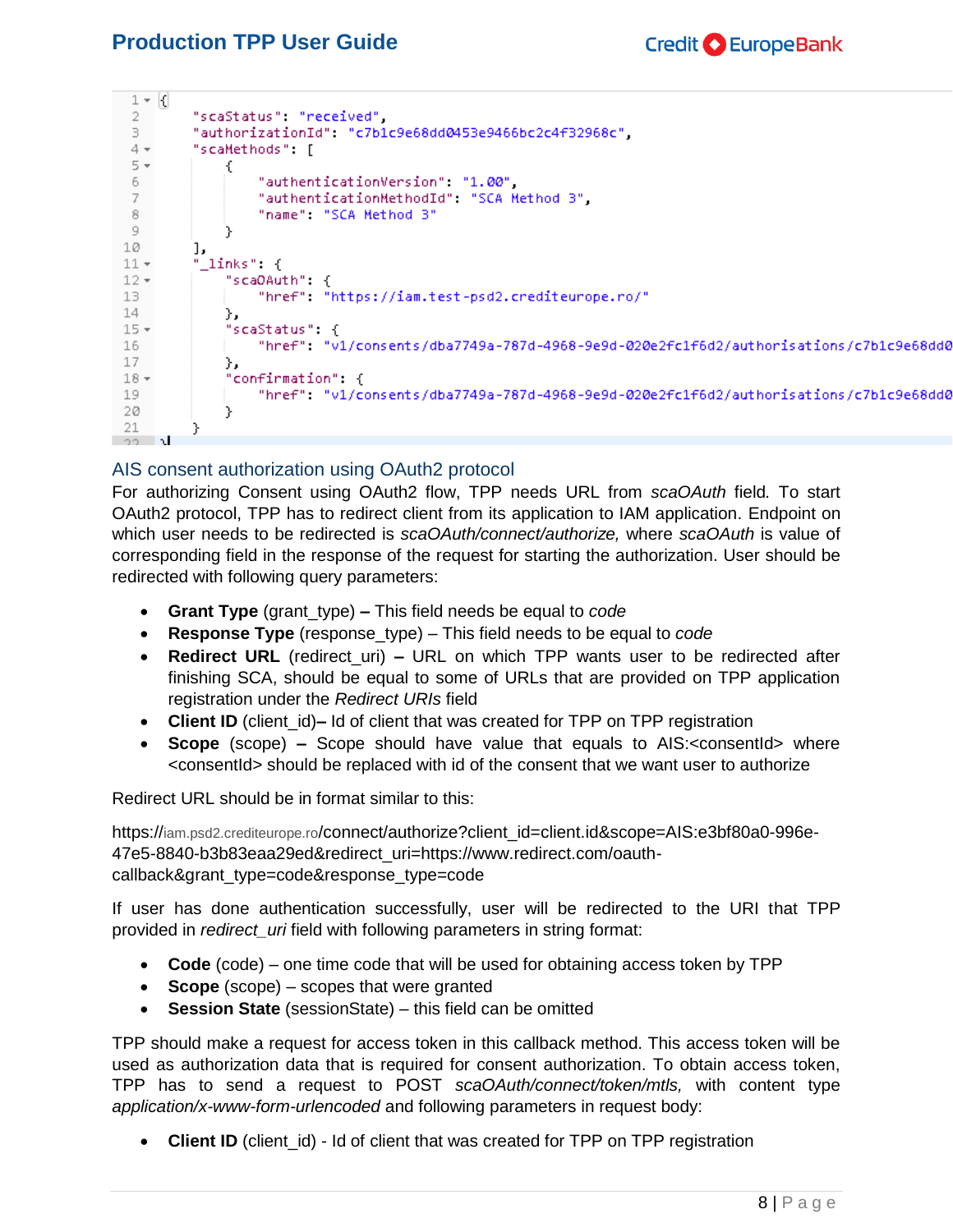- **Scope** (scope) this field should be equal to the scope parameter received in callback
- Code (code) code that was received in callback
- **Redirect URI** (redirect\_uri) redirect URI that was used I */connect/authorize* request
- **Grant Type** (grant type) This field needs to be equal to authorization code

As in guide for TPP application registration, TPP should add certificate that will be used for Mutual TLS. Response body of the successful request will contain access token.

Response example:

```
{
   "access_token": 
"eyJhbGciOiJIUzI1NiIsInR5cCI6IkpXVCJ9.eyJzdWIiOiIxMjM0NTY3ODkwIiwibmFtZSI6IkpvaG4gRG9l
IiwiaWF0IjoxNTE2MjM5MDIyfQ.SflKxwRJSMeKKF2QT4fwpMeJf36POk6yJV_adQssw5c",
   "expires_in": 3600,
   "token_type": "Bearer"
}
```
### <span id="page-8-0"></span>Finishing authorization

In order to finish consent authorization, TPP needs to send a request to PUT https://api.psd2.crediteurope.ro*/v1/consents/{consentId}/authorisations/{authorisationId}*. Consent ID is id of consent that is authorizing, and authorizationId is id of authorization resource that was created for consent authorization.

Request body of this field has to be in application/json format and must contain field "scaAuthenticationData". Value of this field has to be equal to the access token that was obtained through the OAuth2 protocol.

Request body example:

```
{
   "scaAuthenticationData": 
"eyJhbGciOiJIUzI1NiIsInR5cCI6IkpXVCJ9.eyJzdWIiOiIxMjM0NTY3ODkwIiwibmFtZSI6IkpvaG4gRG9l
IiwiaWF0IjoxNTE2MjM5MDIyfQ.SflKxwRJSMeKKF2QT4fwpMeJf36POk6yJV_adQssw5c"
}
```
### <span id="page-8-1"></span>Creating and authorizing PIS resources

#### <span id="page-8-2"></span>Creating payment resource

To create payment TPP has to make call to *POST* https://api.psd2.crediteurope.ro*/v1/{paymentservice}/{payment-product}* endpoint.

Request example (for full description of payload and headers refer to Berlin Group NextGen PSD2 Documentation):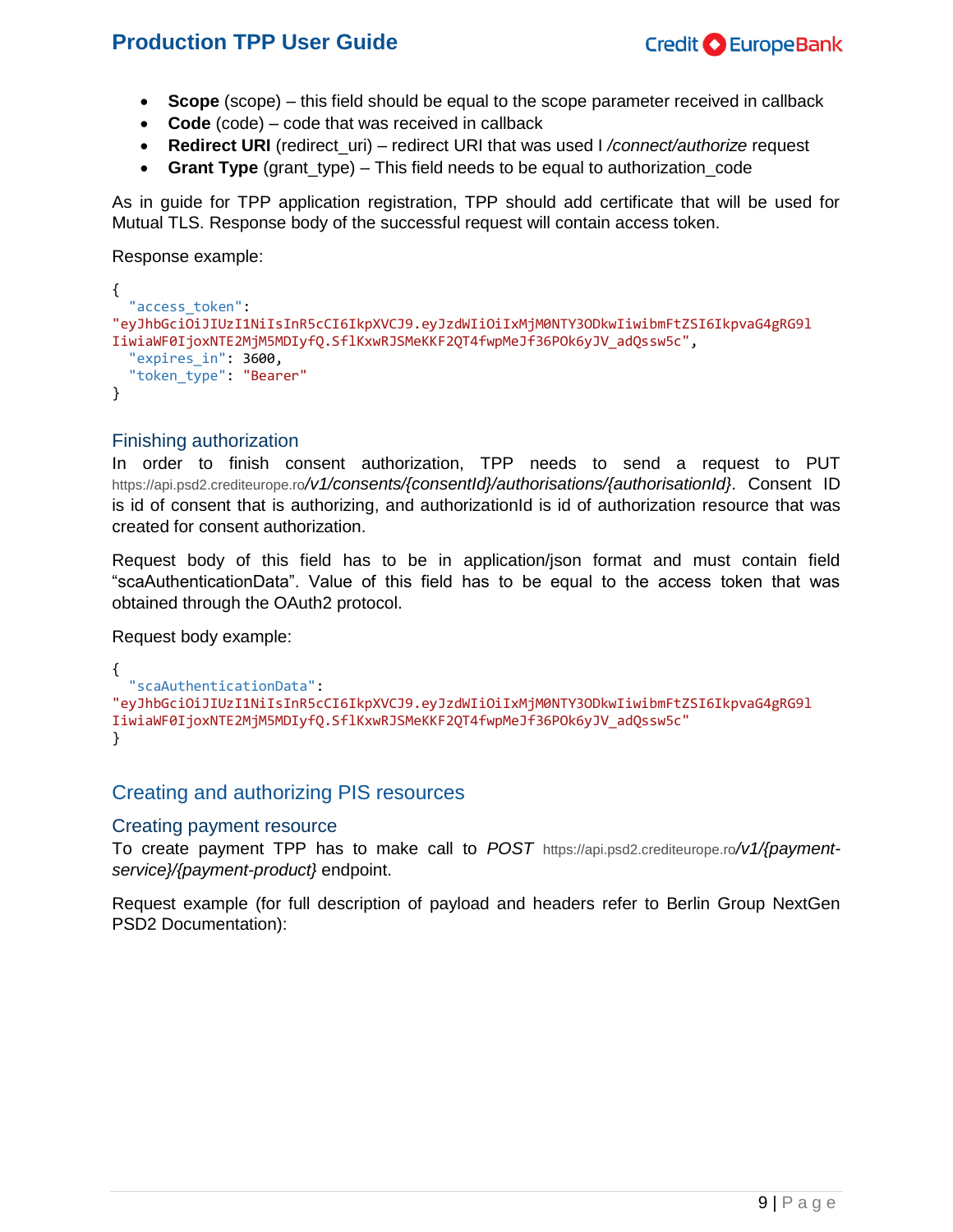```
€
  "endToEndIdentification": "BIPI-123456789RI-123456789",
  "debtorAccount": {
    "iban": "RO93FNNB000503285137EU01"
  },
  "ultimateDebtor": null,
  "instructedAmount": \{"currency": "EUR",
    "amount": "7.87"
  },
  "creditorAccount": {
    "iban": "DE89370400440532013000"
 },
  "creditorName": "Johan Gabriels",
  "creditorAddress": {
        "street": "Heineken Strasse",
        "buildingNumber": "11",
        "city": "Munich",
        "postalCode": "1100",
        "country": "DE"
  \},
  "remittanceInformationUnstructured": "Initiating payment via Postman",
  "requestedExecutionDate": "2021-03-11",
  "requestedExecutionTime": "2021-03-11T11:53:03.108Z"
ł.
```
As in almost all previous requests, TPP should add certificate that will be used for Mutual TLS.

#### <span id="page-9-0"></span>Starting authorization for payment resource

When payment resource is successfully created, TPP has to make call to: POST https://api.psd2.crediteurope.ro*/v1/{payment-service}/{payment-product}/{paymentId}/authorisations*  endpoint where *paymentId* is id of the payment resource that was previously created. If the authorization was successfully created, response payload should be similar to this: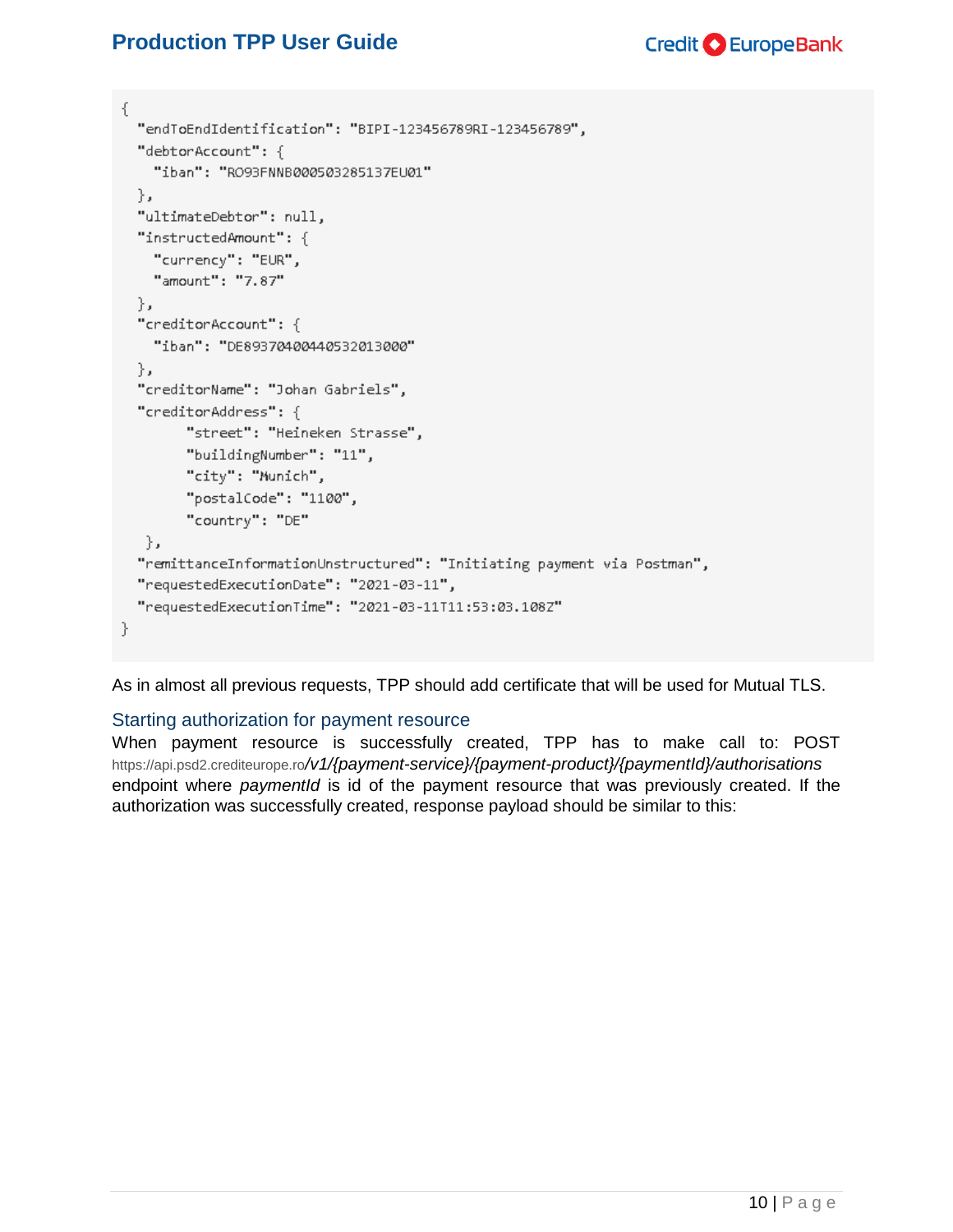

### <span id="page-10-0"></span>Payment resource authorization using OAuth2 protocol

For authorizing payment resource using OAuth2 flow, TPP needs URL from *scaOAuth field.* To start OAuth2 protocol, TPP needs to redirect client from its application to IAM application. Endpoint on which user needs to be redirected is *scaOAuth/connect/authorize,* where *scaOAuth*  is value of corresponding field in the response of the request for starting the authorization. User should be redirected with following query parameters:

- **Grant Type** (grant\_type) **–** This field needs be equal to *code*
- **Response Type** (response\_type) This field needs to be equal to *code*
- **Redirect URL** (redirect\_uri) **–** URL on which TPP wants user to be redirected after finishing SCA, should be equal to some of URLs that are provided on TPP application registration under the *Redirect URIs* field
- **Client ID** (client\_id)**–** Id of client that was created for TPP on TPP registration
- **Scope** (scope) Scope should have value that equals to PIS: < paymentId> where <paymentId> should be replaced with id of the payment resource that we want for user to authorize

Redirect URL should be in format similar to this:

#### *https://*iam.test-

psd2.crediteurope.ro*/connect/authorize?client\_id=id.client&scope=PIS:783867aab4bc439291c6c5e 2e6b3db6f&redirect\_uri=https://www.returnurl.com* 

*/oauthcallback&grant\_type=code&response\_type=code*

If user has done authentication successfully, user will be redirected to the URI that TPP provided in *redirect\_uri* field with following parameters in string format:

- **Code** (code) one time code that will be used for obtaining access token by TPP
- **Scope** (scope) scopes that were granted
- **Session State** (sessionState) this field can be omitted

TPP should make a request for access token in this callback method. This access token will be used as authorization data that is required for payment resource authorization. To obtain access token, TPP has to send a request to POST *scaOAuth/connect/token/mtls,* with content type *application/x-www-form-urlencoded* and following parameters in request body: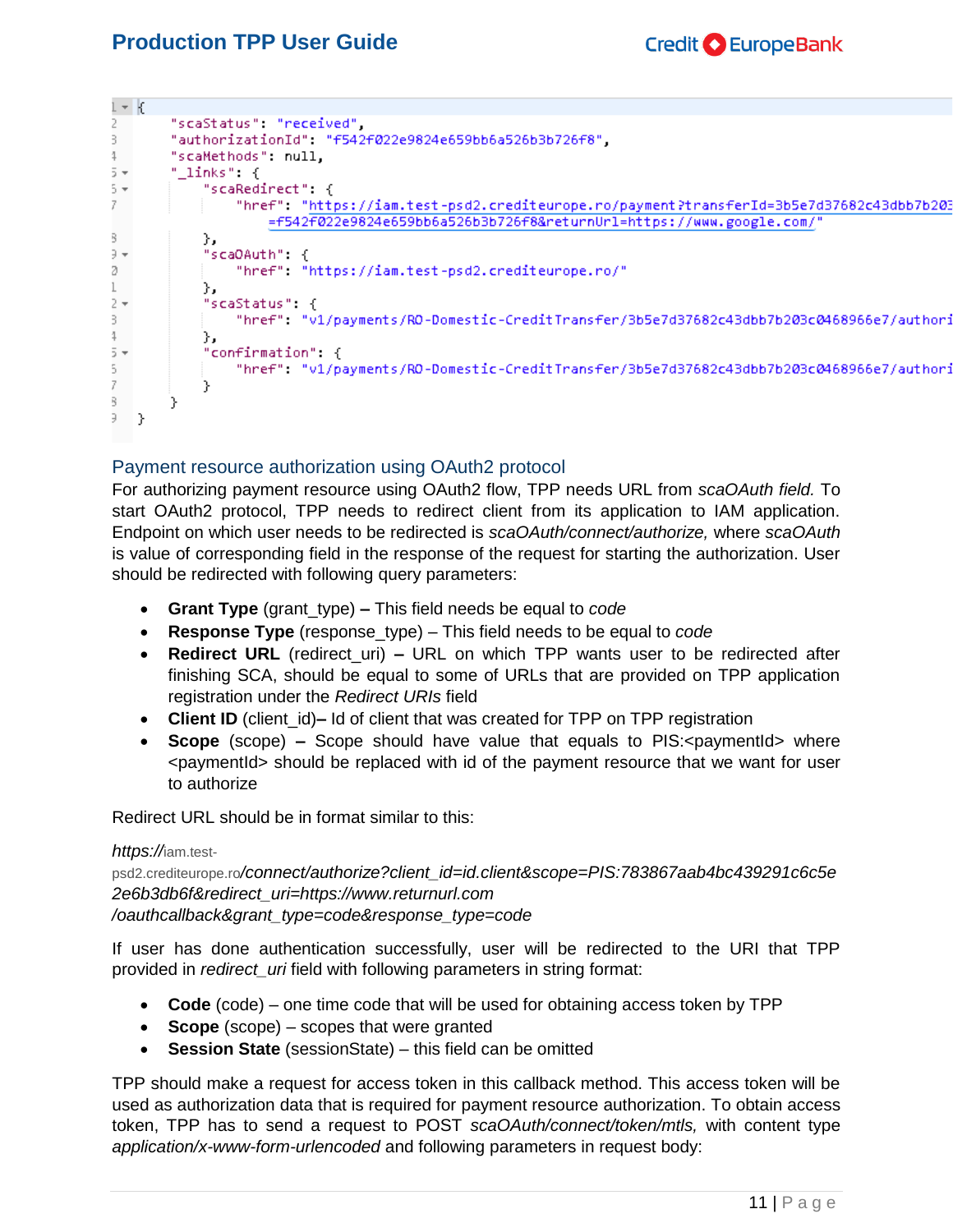- **Client ID** (client\_id) Id of client that was created for TPP on TPP registration
- **Scope** (scope) this field should be equal to the scope parameter received in callback
- Code (code) code that was received in callback
- **Redirect URI** (redirect uri) redirect URI that was used I */connect/authorize* request
- **Grant Type** (grant type) This field needs to be equal to authorization code

As in guide for TPP application registration, TPP should add certificate that will be used for Mutual TLS. Response body of the successful request will contain access token.

Response example:

```
{
   "access_token": 
"eyJhbGciOiJIUzI1NiIsInR5cCI6IkpXVCJ9.eyJzdWIiOiIxMjM0NTY3ODkwIiwibmFtZSI6IkpvaG4gRG9l
IiwiaWF0IjoxNTE2MjM5MDIyfQ.SflKxwRJSMeKKF2QT4fwpMeJf36POk6yJV_adQssw5c",
   "expires_in": 3600,
   "token_type": "Bearer"
}
```
### <span id="page-11-0"></span>Finishing authorization

In order to finish payment resource authorization, TPP has to send a request to PUT https://api.psd2.crediteurope.ro*/v1/{payment-service}/{payment-*

*product}/{paymentId}/authorisations/{authorisationId}*. Payment id is id of payment resource that is authorizing, and *authorization id* is id of authorization resource that was created for payment resource authorization.

Request body of this field has to be in *application/json* format and must contain field *scaAuthenticationData*. Value of this field has to be equal to the access token that was obtained through the OAuth2 protocol.

Request body example:

```
{
   "scaAuthenticationData": 
"eyJhbGciOiJIUzI1NiIsInR5cCI6IkpXVCJ9.eyJzdWIiOiIxMjM0NTY3ODkwIiwibmFtZSI6IkpvaG4gRG9l
IiwiaWF0IjoxNTE2MjM5MDIyfQ.SflKxwRJSMeKKF2QT4fwpMeJf36POk6yJV_adQssw5c"
}
```